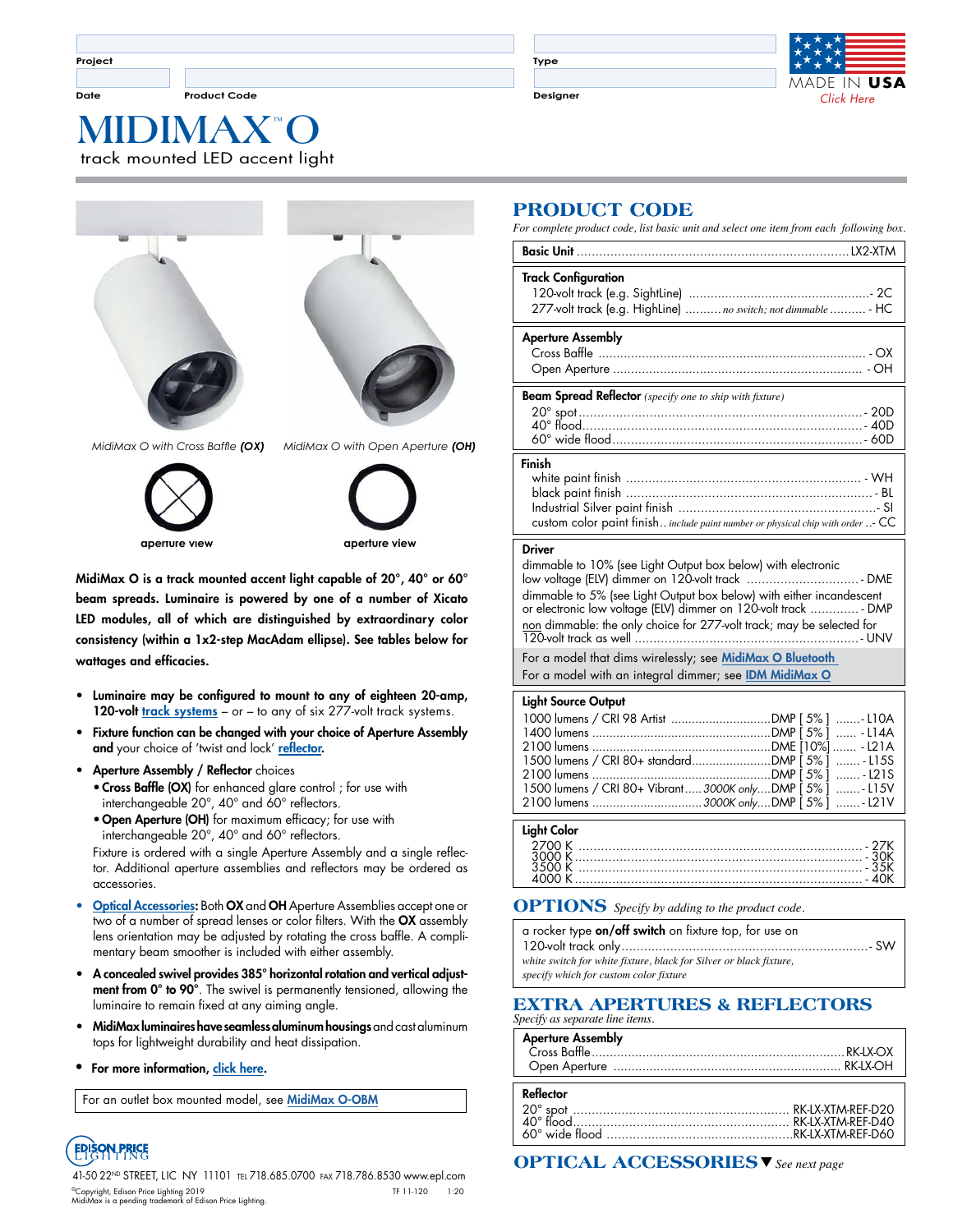

# **OPTICAL ACCESSORIES**

*Specify as separate line items.* 

*All are 3 3 /4" (95mm) dia. Lenses and filters are glass; screens are aluminum.*

| color filters |  |
|---------------|--|
|               |  |
|               |  |

#### **MODIFICATIONS AVAILABLE**

*Contact factory with quantity for pricing; orders may require shop drawing approval.* For modified stem lengths up to 72", add the following to the end of the product code: + number of inches.



# **APPLICATIONS**

Luminaire is suitable for highlighting vertical or horizontal surfaces, as well as objects in museums, galleries, showrooms, residences, offices and stores. Luminaire is  $\mathbb{G}$  listed for mounting on Edison Price Lighting 120-volt or 277-volt track.

# – see below for photometric reports –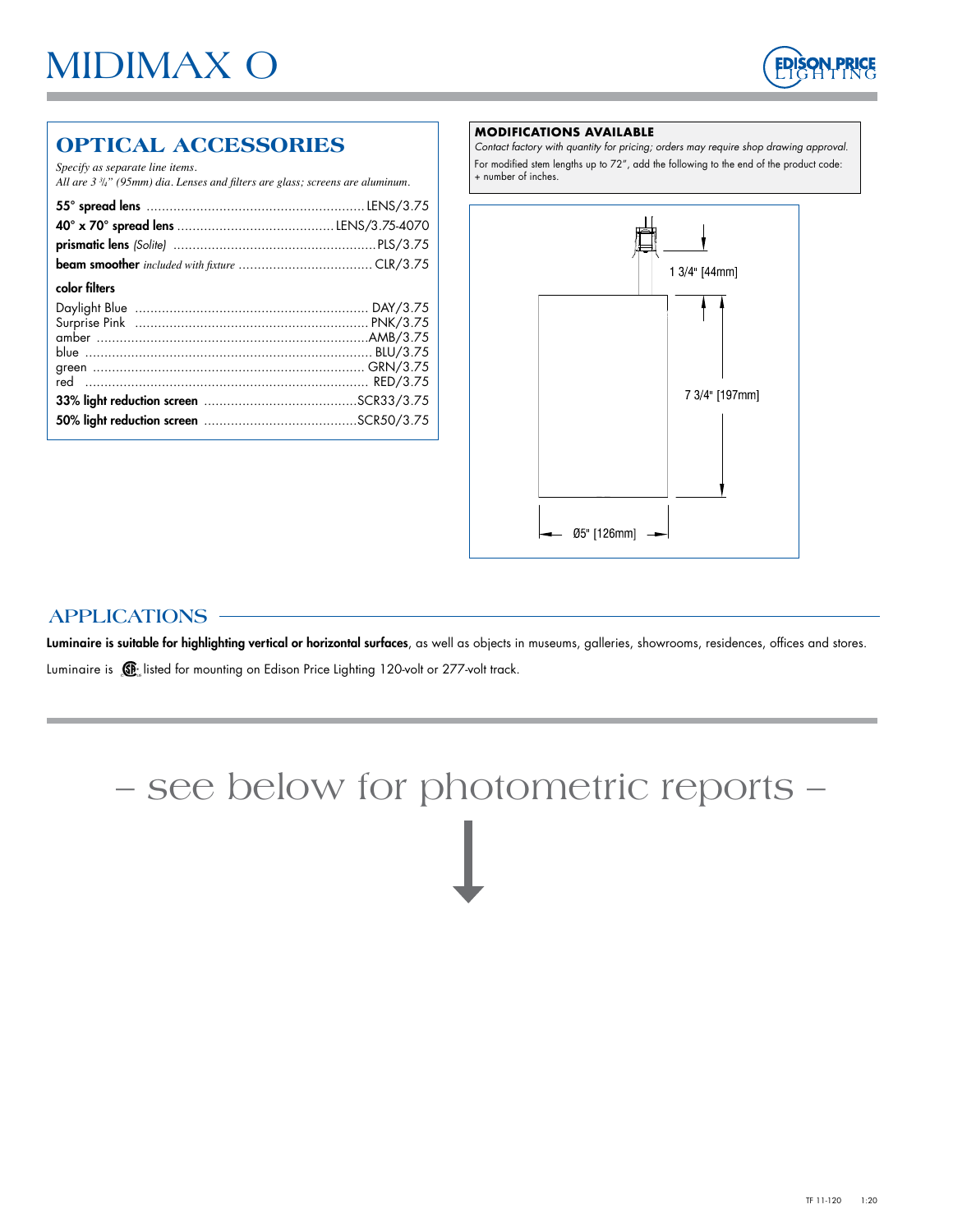

**20**°

#### **PHOTOMETRIC REPORT with 20° reflector** (tested per IESNA LM-79-2008)

*Verification Services Report No. 1164149. Original test report furnished upon request.*

Luminaire .......................... track-mounted LED accent light with a 20° reflector and black cross-baffle (NO LENS)

Lamp ............................... Xicato XTM LED Module, 2100 lumens, 3000K

Lamp Life ......................... rated 50.000 hours based on L70/B50 criteria. LM80 report by LED manufacturer furnished upon request

#### **CANDLEPOWER DISTRIBUTION**



#### **LUMINAIRE LIGHT OUTPUT AND EFFICACY**

| <b>LED</b> Module Type         | Luminaire Light Output | Luminaire Efficacy<br>(Ims/watt) | System Wattage |
|--------------------------------|------------------------|----------------------------------|----------------|
| 1000 Lumens Artist             | $.502*$                | $37*$                            |                |
| 1400 Lumens Artist             | $722*$                 | $34*$                            |                |
| 2100 Lumens Artist             | $1072*$                | $41*$                            | 26             |
| 1500 Lumens standard & Vibrant | $801*$                 | 45*                              |                |
| 2100 Lumens standard & Vibrant | 1072                   |                                  |                |

\**estimated values*

#### **PHOTOMETRIC REPORT with 40° reflector** (tested per IESNA LM-79-2008)

*Verification Services Report No. 1164150. Original test report furnished upon request.*

Luminaire ......................... track-mounted LED accent light with a 40° reflector and black cross-baffle (NO LENS) Lamp .................................. Xicato XTM LED Module, 2100 lumens, 3000K

#### **CANDLEPOWER DISTRIBUTION**



#### **LUMINAIRE LIGHT OUTPUT AND EFFICACY**

| Vertical | Horizontal Angle |  |               | <b>LED</b> Module Type         | Luminaire Light Output | Luminaire Efficacy<br>(Ims/watt) | System Wattage |
|----------|------------------|--|---------------|--------------------------------|------------------------|----------------------------------|----------------|
| Angle    |                  |  |               | 1000 Lumens Artist             | 428*                   | $31*$                            |                |
|          | 3603<br>3199     |  |               | 1400 Lumens Artist             | $615*$                 | $29*$                            |                |
|          | 564              |  | $160^{\circ}$ | 2100 Lumens Artist             | $914*$                 | $35*$                            | 26             |
| 25       | 363              |  |               | 1500 Lumens standard & Vibrant | 683*                   | $38*$                            |                |
| 35<br>45 |                  |  |               | 2100 Lumens standard & Vibrant | 914                    | 40                               | 23             |
|          |                  |  |               |                                |                        |                                  |                |

\**estimated values*

#### **PHOTOMETRIC REPORT with 60° reflector** (tested per IESNA LM-79-2008)

*Verification Services Report No. 1164151. Original test report furnished upon request.*

Luminaire ......................... track-mounted LED accent light with a 60° reflector and black cross-baffle (NO LENS) Lamp ................................. Xicato XTM LED Module, 2100 lumens, 3000K

#### **CANDLEPOWER DISTRIBUTION**



#### **LUMINAIRE LIGHT OUTPUT AND EFFICACY**

| Horizontal Angle |      | <b>LED</b> Module Type         | Luminaire Light Output | Luminaire Efficacy<br>(Ims/watt) | System Wattage |
|------------------|------|--------------------------------|------------------------|----------------------------------|----------------|
|                  |      | 1000 Lumens Artist             | $427*$                 | $31*$                            |                |
| 1875<br>1773     |      | 1400 Lumens Artist             | $614*$                 | $29*$                            |                |
| 1397             | 160° | 2100 Lumens Artist             | $912*$                 | $35*$                            | 26             |
| 658              |      | 1500 Lumens standard & Vibrant | $682*$                 | $38*$                            |                |
| 54               |      | 2100 Lumens standard & Vibrant | 912                    | 4C                               | 23             |

\**estimated values*